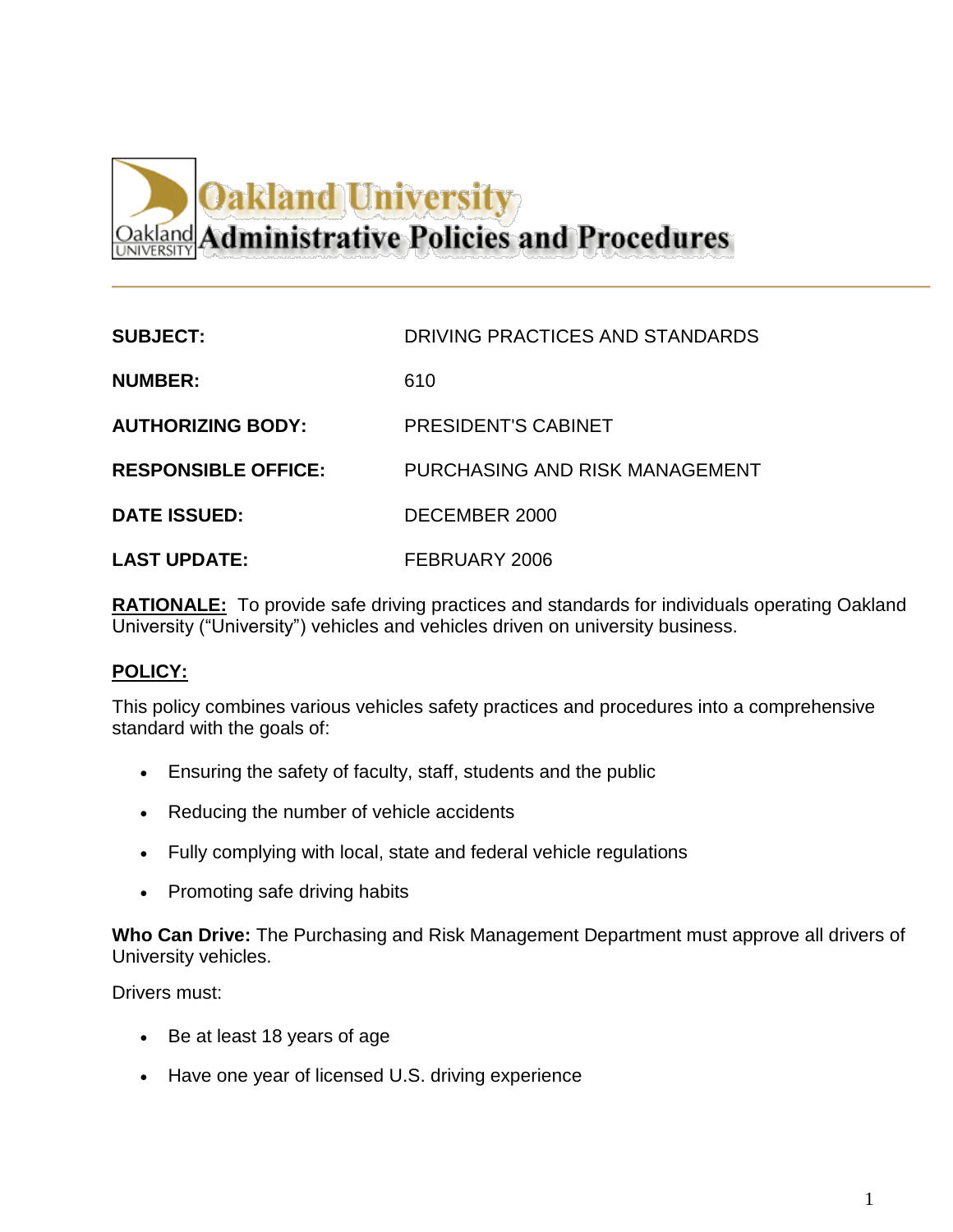• Have a current and appropriate driver's license

An employee, student or volunteer who has a valid driver's license from another state may be requested to submit a certified copy of their driving record, obtained from the respective State's Motor Vehicle Department. The expense of securing an out of state driving record is the individual's responsibility. An individual found ineligible as an authorized driver will be advised by their supervisor of his/her ineligibility. The Purchasing and Risk Management Department may in its sole and absolute discretion, grant or deny authorization to drive. Drivers' records that show consistent violations and yet do not exceed the standards established may still have authorization denied.

**Driving Record Review:** Any new employee of the university whose job function may involve driving for the university either on a full-time or casual basis will have their driving record checked as part of the hiring process.

Each year the Purchasing and Risk Management Department will review the driving records of the University's authorized drivers. Employees must notify their supervisor within seven business days if any of the following occur:

- driver license suspension
- driver license revocation
- driver license cancellation
- driver license lost privileges or disqualification

It is the supervisor's responsibility to inform the Purchasing and Risk Management Department within the seven day period.

**Standards:** Authorization to drive University vehicles will not be granted to any employee, graduate assistant, student employee, non-employee having:

- More than 2 tickets within the previous 1 year and no more than 2 General Violations in the past 3 years
- A ticket that exceeds 3 points
- A driving record showing more than 5 points for 2 tickets in the last two years
- Having a conviction of driving under the influence of intoxicating liquor or Narcotic drugs in the past 5 years
- Having a conviction of impaired driving in the past 5 years
- Capital or Major Violations

General Violation means violations or infractions recorded on a driving record that have no without points attached to them.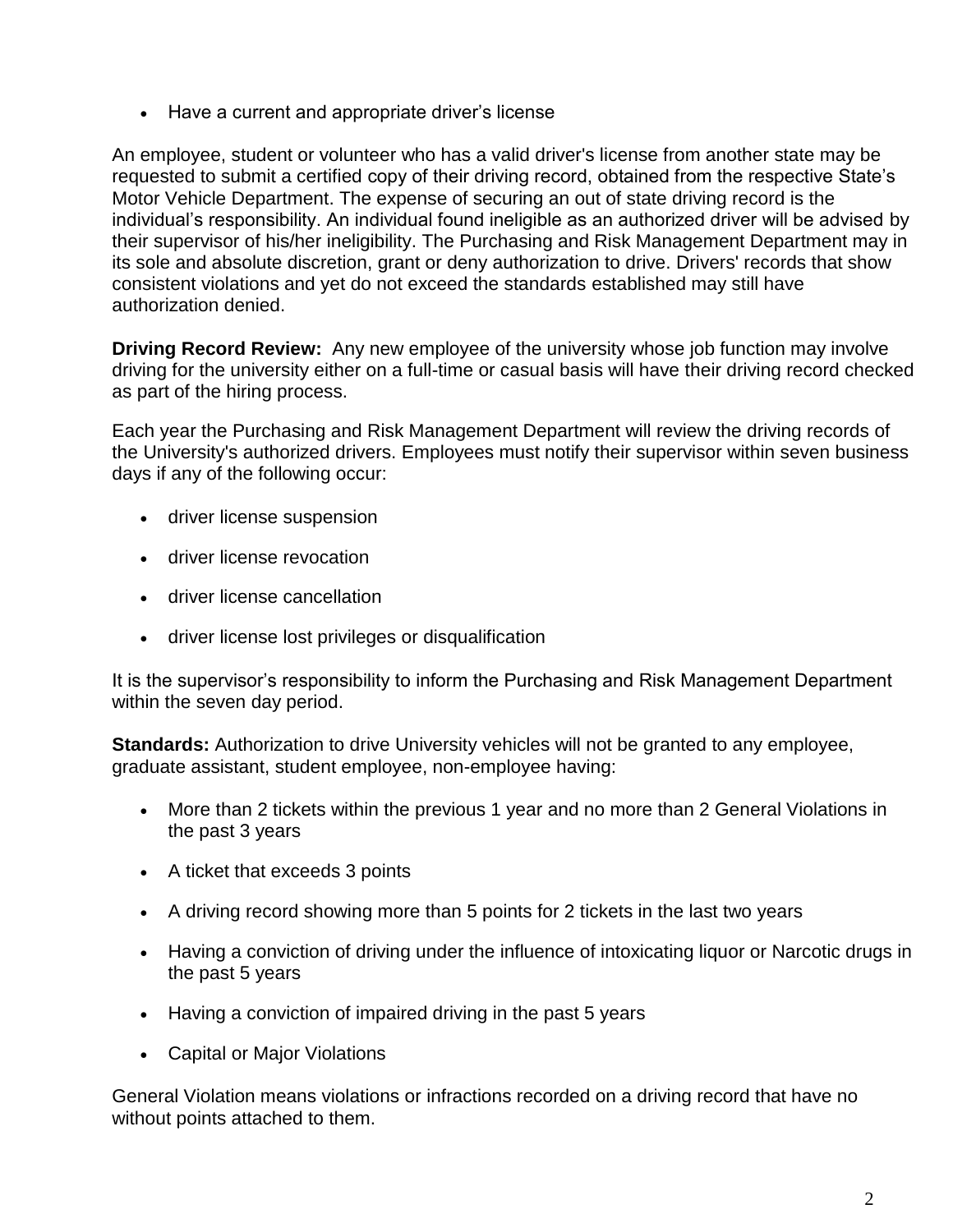**General Safety Procedures:** It is the driver's responsibility to familiarize themselves the University's policies, rules and regulations and to operate the vehicle in a safe and responsible manner. The following are general safety procedures, which must be followed when using University vehicles or personal vehicles on University business. These are not all-inclusive and should not be construed as such.

- Drivers are required to fully abide by local, state and federal vehicle regulations
- Drivers must possess a valid driver's license to operate vehicles
- The driver's license must be in the possession of the driver at all times when operating the vehicle
- The driver's license must be of the appropriate class governing the vehicle being operated
- All drivers and passengers must wear properly fastened safety belts
- The University has a zero tolerance for the use of alcohol and/or illegal drugs or substances while operating a University vehicle
- A driver under the influence of prescription or over-the-counter medication that impairs or negatively affects the driver's judgment or ability to drive must notify his or her supervisor, and may not drive University vehicles or drive on University business.
- If a driver becomes aware of a hazardous condition or a malfunction of equipment, he/she should report the incident immediately to a supervisor

**Accident Procedures:** Drivers of University vehicles must report all accidents to their supervisor or advisor, who will then inform the Purchasing and Risk Management Department within 24 hours of the accident. Any driver who is authorized to drive for the University and who is in an accident while on University business, may be required to take a Defensive Driving Course, which the Purchasing and Risk Management Department will arrange.

**Insurance Coverage:** The University carries comprehensive and physical damage and bodily injury insurance for all of its vehicles. Authorized drivers using University vehicles are covered in the event of damages to property of others, or bodily injury to themselves or third parties within the limits of the Michigan No-Fault Act. The University maintains a deductible on all vehicles. In case of an accident, if the authorized driver is at fault, the department owning the vehicle will be charged the deductible.

**Privately-Owned Vehicles:** University employees driving their personal vehicles on University business must carry sufficient personal auto coverage. The University does not cover physical damage to employees' vehicles, so any damage to an employees' vehicle is to be covered by the employees' personal insurance. The employees' coverage is considered primary for liability coverage and the university's coverage is considered secondary. The University insurance policy is considered primary only in accidents involving university-owned vehicles

**Maintenance & Vehicle Safety:** Maintaining the vehicles in safe operating condition is the responsibility of the department owning or leasing the vehicles. It is recommended that the